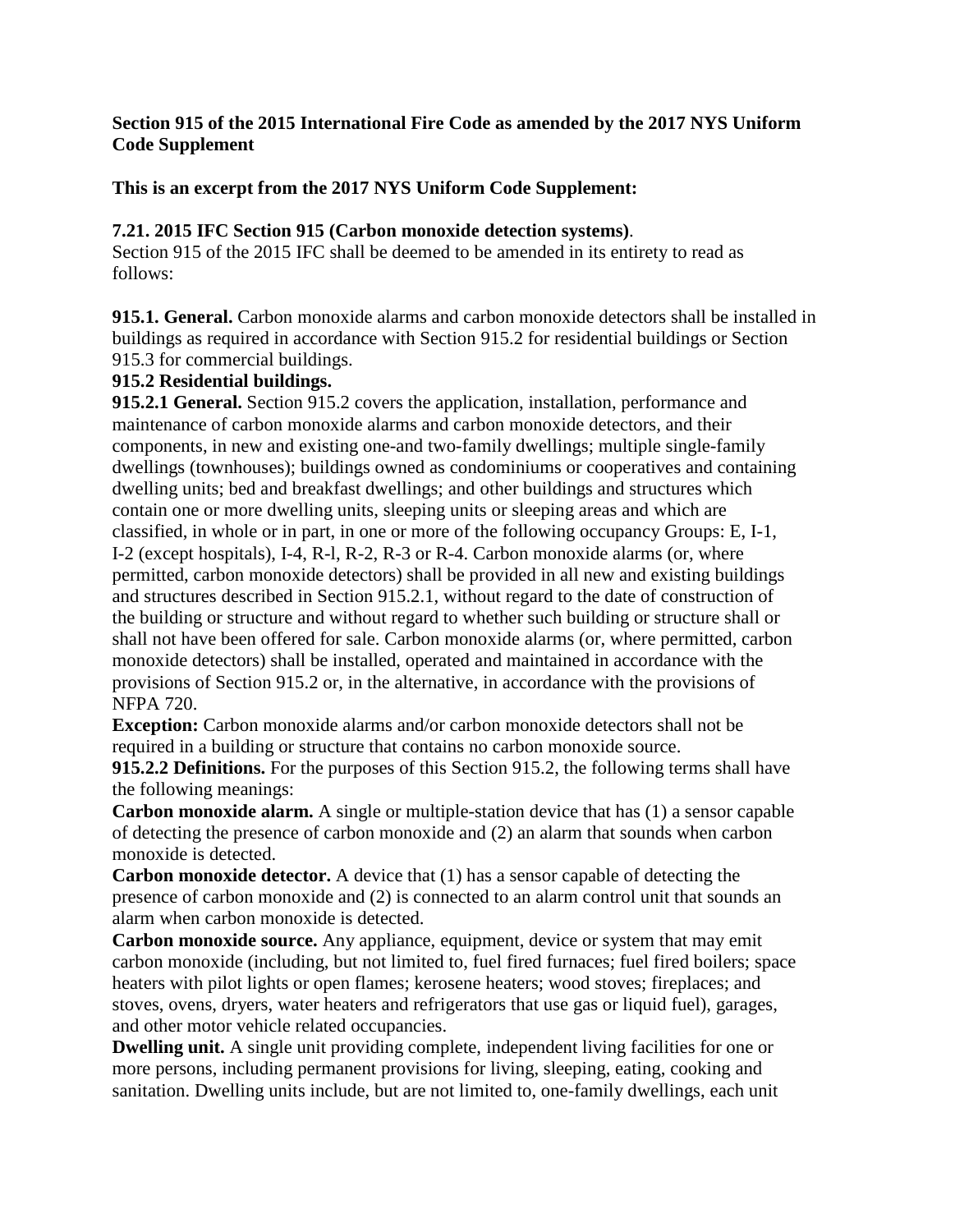in a two-family dwelling, each unit in a multiple single-family dwelling (townhouse), bed and breakfast dwellings, apartments, and dormitory suites having living areas, bedrooms, bathrooms and kitchens.

**Sleeping area.** A room or space that can be used, either on an occasional or permanent basis, for sleeping. Sleeping areas include, but are not limited to, bedrooms and places where children sleep in a daycare facility.

**Sleeping unit.** A room or space in which people sleep, which can also include permanent provisions for living, eating, and either sanitation or kitchen facilities but not both. Such rooms and spaces that are also part of a dwelling unit are not sleeping units. Sleeping units include, but are not limited to, dormitory suites with living areas, bedrooms and bathrooms. **915.2.3 Required locations.** Carbon monoxide alarms shall be provided in the locations

determined pursuant to Section 915.2.3.

# **Exceptions:**

1. Where coverage at a location is required by more than one provision of Section 915.2.3, providing one carbon monoxide alarm at such location shall be deemed to satisfy all such provisions.

2. In lieu of a carbon monoxide alarm, a carbon monoxide detector may be provided at any location where coverage is required, provided that such carbon monoxide detector is part of a system that causes an alarm to sound at such location when carbon monoxide is detected at such location.

# **915.2.3.1 One- Family Dwellings.**

# **915.2.3.1.1 Buildings constructed on or after January 1, 2008.**

**915.2.3.1.1.1** A carbon monoxide alarm shall be provided on each story containing a sleeping area, within 15 feet of the sleeping area. More than one carbon monoxide alarm shall be provided where necessary to assure that no sleeping area on such story is more than 15 feet away from a carbon monoxide alarm.

**915.2.3.1.1.2** A carbon monoxide alarm shall be provided on each story that contains a carbon monoxide source.

**915.2.3.1.2 Buildings constructed prior to January 1, 2008.** A carbon monoxide alarm shall be provided on the lowest story containing a sleeping area, within 15 feet of the sleeping area. More than one carbon monoxide alarm shall be provided where necessary to assure that no sleeping area on such story is more than 15 feet away from a carbon monoxide alarm.

**915.2.3.2 Two-family dwellings, multiple single-family dwellings (townhouses), and buildings owned as condominiums or cooperatives and containing dwelling units.** 

**915.2.3.2.1 Buildings constructed on or after January 1, 2008.** Within each dwelling unit:

**915.2.3.2.1.1** A carbon monoxide alarm shall be provided on every story containing a sleeping area, within 15 feet of the sleeping area. More than one carbon monoxide alarm shall be provided where necessary to assure that no sleeping area on such story is more than 15 feet away from a carbon monoxide alarm.

**915.2.3.2.1.2** A carbon monoxide alarm shall be provided on every story that contains a carbon monoxide source.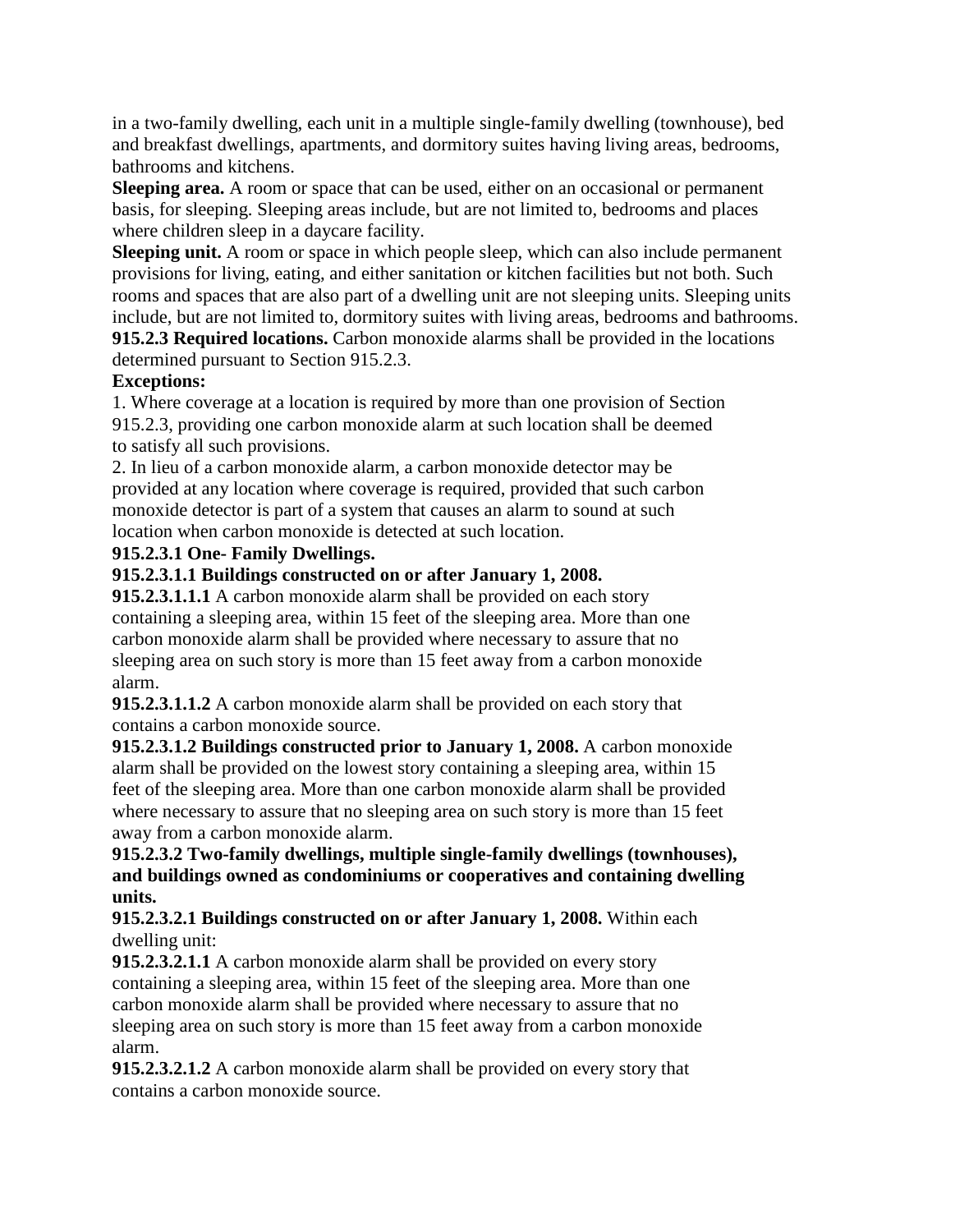**915.2.3.2.2 Buildings constructed prior to January 1, 2008.** Within each dwelling unit, a carbon monoxide alarm shall be provided on the lowest story containing a sleeping area, within 15 feet of the sleeping area. More than one carbon monoxide alarm shall be provided where necessary to assure that no sleeping area on such story is more than 15 feet away from a carbon monoxide alarm.

**915.2.3.3 Bed and breakfast dwellings and buildings and structures which: (1) contain one or more sleeping areas; (2) are classified in one or more of the following occupancy Groups: E, I-2 (except hospitals), I-4, R-l, R-2, R-3 or R-4; and, (3) are not covered by Section 915.2.3.1 or Section 915.2.3.2.** 

**915.2.3.3.1 Buildings and structures constructed on or after January 1, 2008. 915.2.3.3.1.1 Dwelling units and sleeping units.** Carbon monoxide alarms shall be provided within each dwelling unit and within each sleeping unit at the locations specified in this Section 915.2.3.3.1.1.

**915.2.3.3.1.1.1** In a dwelling unit or sleeping unit that contains a carbon monoxide source, a carbon monoxide alarm shall be provided on each story that contains a sleeping area. The carbon monoxide alarm shall be located within 15 feet of the sleeping area. More than one carbon monoxide alarm shall be provided where necessary to assure that no sleeping area on such story is more than 15 feet away from a carbon monoxide alarm. In addition, a carbon monoxide alarm shall be provided within each sleeping area that contains a carbon monoxide source.

**915.2.3.3.1.1.2** In a dwelling unit or sleeping unit which contains no carbon monoxide source, but which is located (in whole or in part) on the same story as a carbon monoxide source, a carbon monoxide alarm shall be provided on each story that contains a sleeping area. The carbon monoxide alarm shall be located within 15 feet of the sleeping area. More than one carbon monoxide alarm shall be provided where necessary to assure that no sleeping area on such story is more than 15 feet away from a carbon monoxide alarm.

**915.2.3.3.1.1.3** In a dwelling unit or sleeping unit which contains no carbon monoxide source and which is not located (in whole or in part) on the same story as a carbon monoxide source, no carbon monoxide alarm is required.

**915.2.3.3.1.2 Sleeping areas not located within a dwelling unit.** Carbon monoxide alarms shall be provided within sleeping areas that are not located within a dwelling unit when required by this Section 915.2.3.3.1.2.

**915.2.3.3.1.2.1** A carbon monoxide alarm shall be provided within each sleeping area that contains a carbon monoxide source.

**915.2.3.3.1.2.2** A carbon monoxide alarm shall be provided within each sleeping area that is located (in whole or in part) on the same story as a carbon monoxide source.

**915.2.3.3.1.3 Stories which (1) contain a carbon monoxide source and (2) contain no dwelling unit, sleeping unit or sleeping area.** A carbon monoxide alarm shall be provided on every story which (1) contains a carbon monoxide source and (2) contains no dwelling unit, sleeping unit or sleeping area. **915.2.3.3.2 Buildings and structures constructed prior to January 1, 2008. 915.2.3.3.2.1 Dwelling units and sleeping units.** Carbon monoxide alarms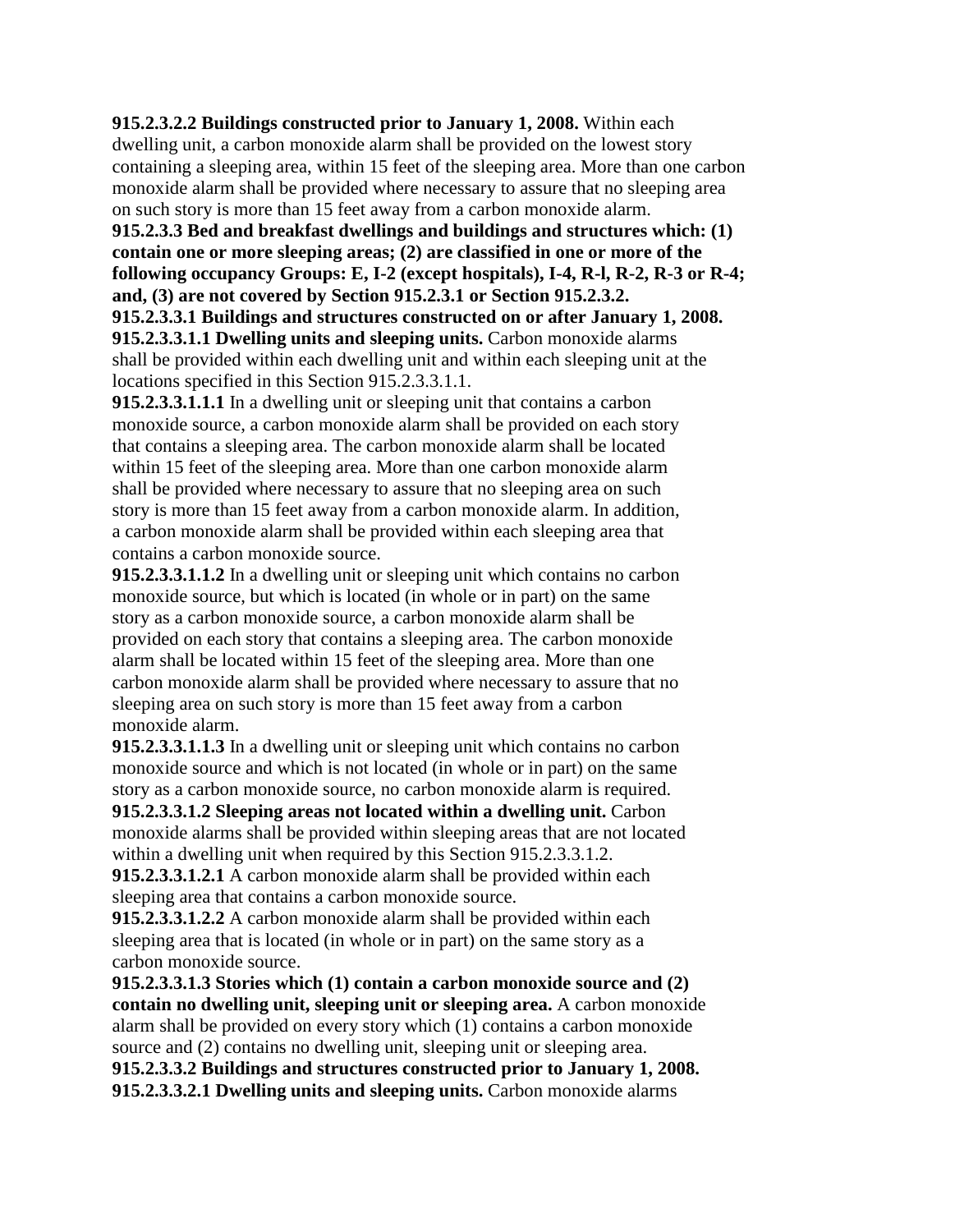shall be provided within each dwelling unit and within each sleeping unit at the locations specified in this Section 915.2.3.3.2.1.

**915.2.3.3.2.1.1** In a dwelling unit or sleeping unit that contains a carbon monoxide source, a carbon monoxide alarm shall be provided on the lowest story that contains a sleeping area. The carbon monoxide alarm shall be located within 15 feet of the sleeping area. More than one carbon monoxide alarm shall be provided where necessary to assure that no sleeping area on such story is more than 15 feet away from a carbon monoxide alarm. In addition, a carbon monoxide alarm shall be provided within each sleeping area that contains a carbon monoxide source.

**915.2.3.3.2.1.2** In a dwelling unit or sleeping unit which contains no carbon monoxide source, but which is located (in whole or in part) on the same story as a carbon monoxide source, a carbon monoxide alarm shall be provided on the lowest story that contains a sleeping area. The carbon monoxide alarm shall be located within 15 feet of the sleeping area. More than one carbon monoxide alarm shall be provided where necessary to assure that no sleeping area on such story is more than 15 feet away from a carbon monoxide alarm.

**915.2.3.3.2.1.3** In a dwelling unit or sleeping unit which contains no carbon monoxide source and which is not located (in whole or in part) on the same story as a carbon monoxide source, no carbon monoxide alarm is required.

**915.2.3.3.2.2 Sleeping areas not located within a dwelling unit.** Carbon monoxide alarms shall be provided within sleeping areas that are not located within a dwelling unit when required by this Section 915.2.3.3.2.2. **915.2.3.3.2.2.1** A carbon monoxide alarm shall be provided within each

sleeping area that contains a carbon monoxide source.

**915.2.3.3.2.2.2** A carbon monoxide alarm shall be provided within each sleeping area that is located (in whole or in part) on the same story as a carbon monoxide source.

**915.2.3.3.2.3 Stories which (1) contain a carbon monoxide source and (2) contain no dwelling unit, sleeping unit or sleeping area.** A carbon monoxide alarm shall be provided on every story which (1) contains a carbon monoxide source and (2) contains no dwelling unit, sleeping unit or sleeping area.

**915.2.3.4 Buildings and structures classified in Occupancy Group I-1: 915.2.3.4.1 Buildings and structures constructed on or after January 1, 2008. 915.2.3.4.1.1** A carbon monoxide alarm shall be provided on every story

containing a sleeping area, within 15 feet of the sleeping area. More than one carbon monoxide alarm shall be provided where necessary to assure that no sleeping area on such story is more than 15 feet away from a carbon monoxide alarm.

**915.2.3.4.1.2** A carbon monoxide alarm shall be provided on every story that contains a carbon monoxide source.

**915.2.3.4.2 Buildings and structures constructed prior to January 1, 2008.** A carbon monoxide alarm shall be provided on every story containing a sleeping area, within 15 feet of the sleeping area. More than one carbon monoxide alarm shall be provided where necessary to assure that no sleeping area on such story is more than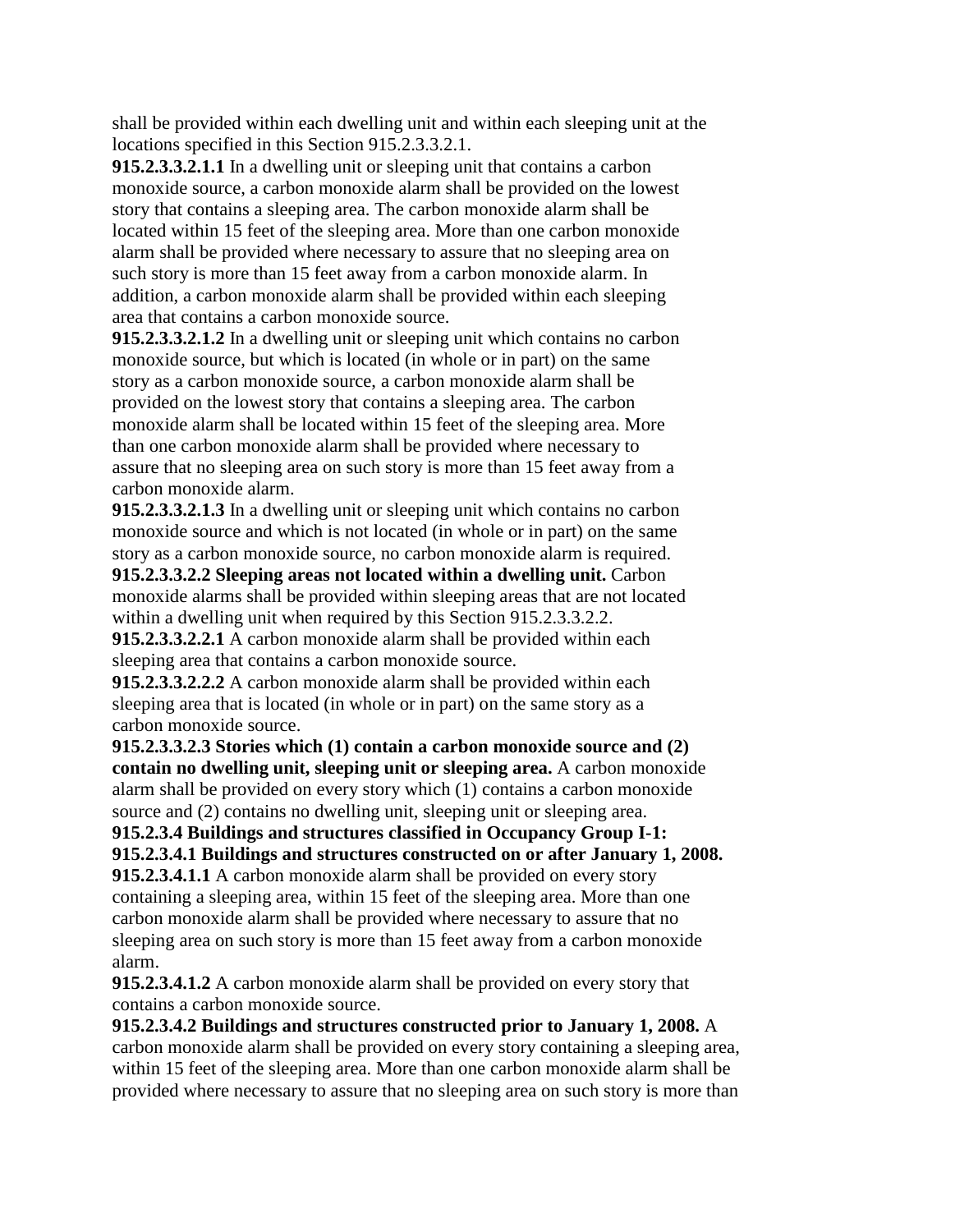### 15 feet away from a carbon monoxide alarm.

**915.2.4 New carbon monoxide source.** This section applies when a carbon monoxide source is installed in, or added, or attached to a building or structure after the date of original construction of the building or structure. This section applies without regard to the date of original construction of the building or structure. When a carbon monoxide source is installed in, or added, or attached to a building or structure, the building or structure (with such new carbon monoxide source) shall be evaluated as if such building or structure (with such new carbon monoxide source) were constructed on or after January 1, 2008, and a carbon monoxide alarm shall be provided at each location determined for such building or structure (with such new carbon monoxide source) pursuant to Section 915.2.3.

**Exception**: In lieu of a carbon monoxide alarm, a carbon monoxide detector may be provided at any location where coverage is required, provided that such carbon monoxide detector is part of a system that causes an alarm to sound at such location when carbon monoxide is detected at such location.

**915.2.5 Power source.** Carbon monoxide alarms, carbon monoxide detectors, and the alarm control units to which carbon monoxide detectors are connected shall receive their primary power from the building wiring, and shall be equipped with a battery backup system that automatically provides power from one or more batteries when primary power is interrupted. Wiring shall be permanent and without a disconnecting switch other than those required for overcurrent protection.

#### **Exceptions:**

1. Carbon monoxide alarms and carbon monoxide detectors installed in a building or structure without an electrical power source shall be battery operated.

2. Carbon monoxide alarms and carbon monoxide detectors installed in a building or structure constructed prior to January 1, 2008 may be battery operated, cordtype or direct plug.

3. Carbon monoxide alarms and carbon monoxide detectors installed in a building or structure pursuant to Section 915.2.4 may be battery operated, cord-type or direct plug.

4. In the case of a building or structure constructed on or after January l, 2008 and prior to the effective date of this code, when a carbon monoxide alarm or carbon monoxide detector is provided at a location where coverage was not required by prior versions of the Uniform Code, but where coverage is required by this code, such carbon monoxide alarm or carbon monoxide detector may be battery operated, cord-type or direct plug.

**915.2.6 Equipment.** Carbon monoxide alarms shall be listed and labeled as complying with UL 2034 or CAN/CSA 6.19. Carbon monoxide detectors shall be listed and labeled as complying with UL 2075 and shall meet the sensitivity testing and alarm thresholds of UL 2034 or CAN/CSA 6.19. Carbon monoxide alarms, carbon monoxide detectors and alarm control units shall be installed in accordance with Section 915.2 and the manufacturer's installation instructions.

**915.2.6.1 Connection of multiple carbon monoxide alarms and detectors.** When more than one carbon monoxide alarm is required to be installed within an individual dwelling unit, sleeping unit, or sleeping area, all carbon monoxide alarms in such dwelling unit, sleeping unit, or sleeping area shall be interconnected.

**Exception:** Interconnection is not required where battery operated, cord-type or